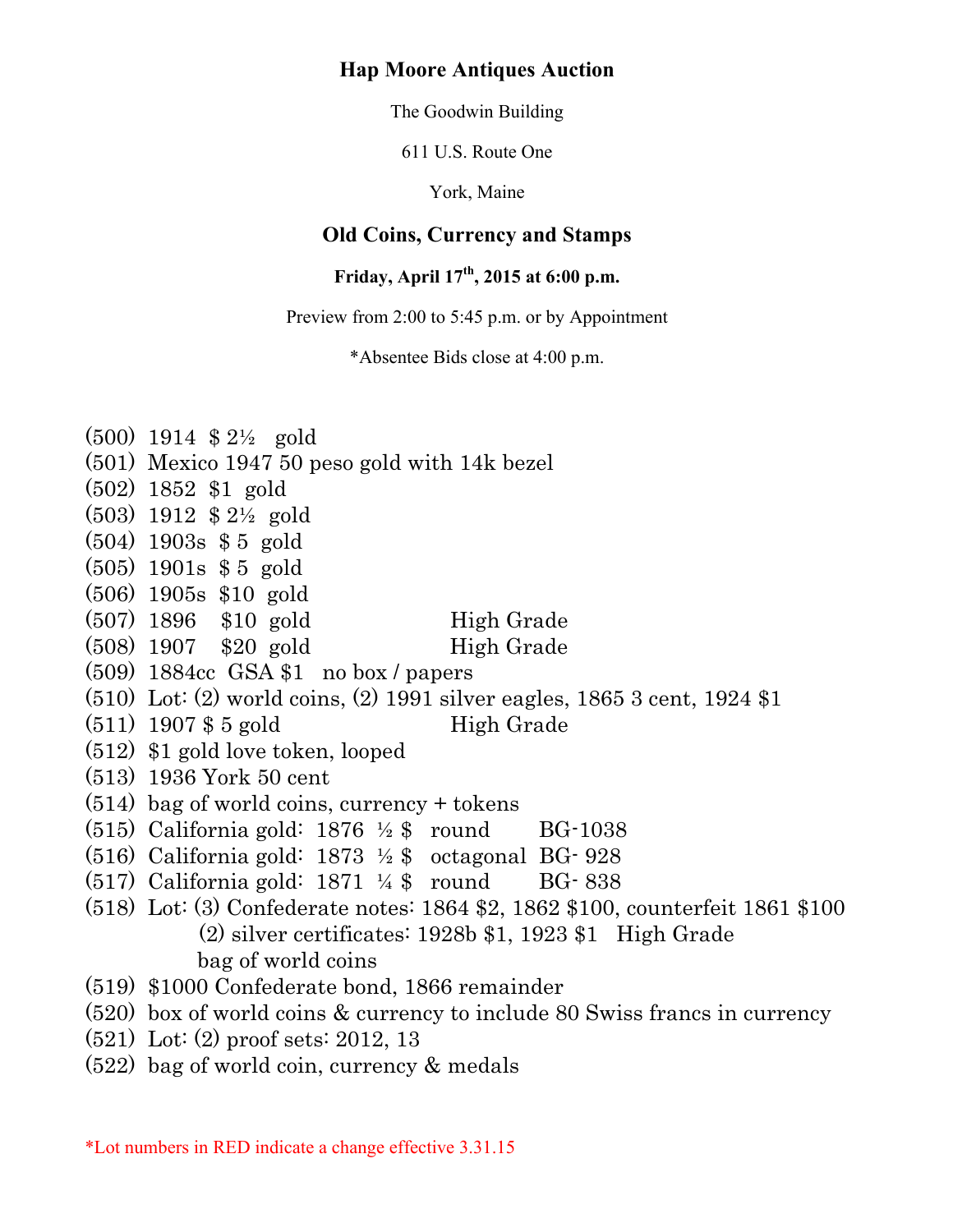- (523) Lot: (5) BU \$1: 1881o,81s,(2)87,88
- (524) 1986 1/10 ounce gold eagle
- (525) Lot: (4) \$1; 1900o,24,27,1986 Statue proof 1967 50 cent
- (526) British Virgin Islands, Treasure Coins of the Caribbean,1985, (25) \$20 coins
- (527) Binder of world coins & currency, some silver
- (528) Lot: (37) Canada \$1, 1935-78, \$22.00 face 80%, \$7.00 face 50%
- (529) binder of US cents, 50 cents, \$1
- (530) Lot: (3) mint sets: Bahamas 1966, Canada 1973, Fiji 1976 Great Britain: (2) mint sets: 1970,71, 1951 proof crown with box 1997 5 pound,(2) Britannia 1 ounce: 1998,99
- (531) Binder Canada & Newfoundland cent to 50 cent: 80% \$39.75, 50% .60
- (532) Lot: (31) assorted Canada tokens
- (533) Lot: (55) proof sets; (2)1968,(2)69,(4)70,(3)71,(4)72,(3)73,(3)74,75,76,77, 78,(2)79,(2)80,(4)81,(2)82,(3)83,84,85,(2)87,(2)89.
	- 91,92,(2)93,(2)94,99,00,04, 87 prestige,91 prestige
- (534) Lot; (9) proof sets in capitol holders: 1955,56,57,58,59,60sd,61,62,63
- (535) 1940 proof set, missing 25 cent
- (536) 1993 \$50 gold eagle, 1 ounce
- (537) Lot: (10) silver proof sets; (2)1992,93,95,96,99,00,01,03,04
	- (4) premium silver proof sets: 1992,93,96,97, 1889 prestige set
- (538) 2006 buffalo gold proof, 1 ounce
- (539) Lot: (3) blue Ike \$1: 1972,73,74, (2) brown Ike \$1: 1971,74
	- (2)Commemorative \$1: 1987 Constitution proof, 1988 Olympic proof
		- 2001 buffalo 2 piece set, (5) proof eagles: 1987,89.91,92.00
- (540) 1881cc GSA \$1
- (541) Lot: (33) mint sets: 1963,(3)70,72,(2)73,74,75,76,76
- 3pc,80,(7)81,82,(2)83,

### 86,(7)87,92,96,00

### (2) 1982 cent variety sets

- (542) Lot: Gr. Br.1951 proof crown, Panama 1973 proof set, (8) medals Canada: 2001 \$1 proof, 2007 \$8 , 2001 \$5, 2006 \$5 colorized Canada double dollar sets: 1980,81 & Korea 1994 mint set
- (543) Lot: (6) 50 cent proof in PCI holders: 1954,58,63,64,68,69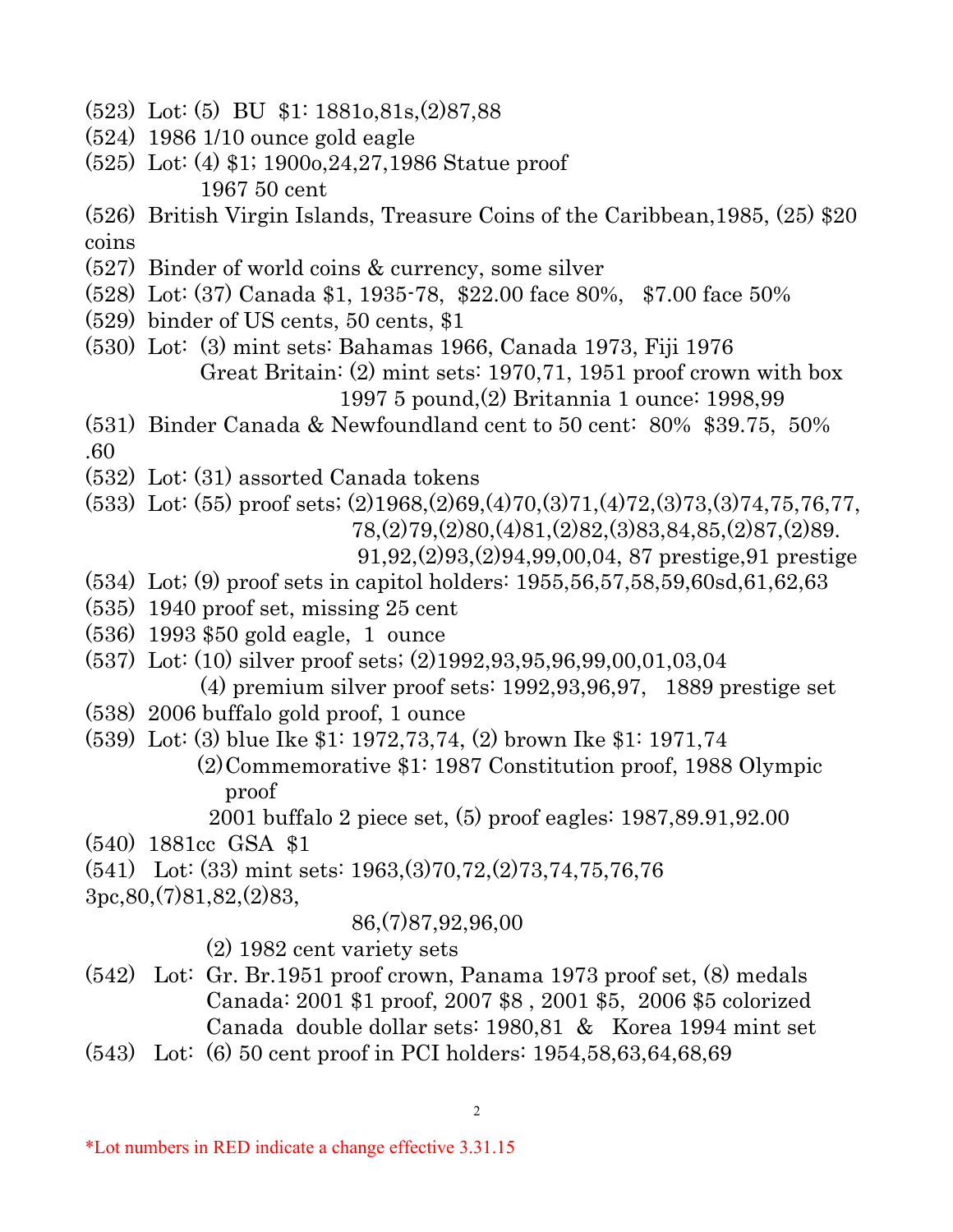(7) 50 cent proof silver 50 cent in Accugrade holders; 1976-2002

(2) BU \$1: 1972s,74s, (4) proof \$1; 1972s,73s,74s,76s

 $(544)$  1838 25 cent PCGS xf 40 green holder  $(545)$  1932s 25 cent PCGS au 58 green holder  $(546)$  1920 Maine 50 cent PCGS ms 63 green holder  $(547)$  1862 50 cent PCGS xf 45 green holder  $(548)$  1853 50 cent A&R PCGS au 55 green holder (549) 1883cc \$1 PCI ms 63 (550) 1884cc \$1 PCI ms 64 PQ (551) 1827 50 cent square 2 Hallmark au 53 (552) 1893cc \$20 gold Accugrade au 58 (553) 1861 \$20 gold Accugrade ms 62 (554) 1795 flowing hair \$1 Accugrade vf 25 (555) 1895s \$1 Accugrade xf 40 (556) 1850 50 cent Accugrade au 53 (557) 1854o 50 cent Accugrade au 53 (558) 1895o \$1 Accugrade au 53 (559) 1976 50 cent Anacs ms 60 broadstruck (560) 1926 Sesqui 50 cent Anacs ms 61 (561) 1857 50 cent Anacs au 50 (562) 1895s \$1 Anacs f 12 (563) 1818 50 cent Accugrade au 50 (564) 1814 50 cent Accugrade au 53 (565) 1812 50 cent Accugrade au 50 (566) 1795 50 cent Accugrade vf 30 (567) 1831 50 cent Accugrade au 55 cleaned (568) 1827 50 cent Accugrade au 53 (569) Lot: (13) BU 10 cent: (6)1941,42,(2)43,(2)44,47d,50 (570) Lot: \$19.92 face in BU & proof singles, cents thru 50 cents (571) 1972 cent double die Anacs ms 63 brown (572) 1932d 25 cent Anacs au 58 (573) 1796 \$1 B-5a Anacs vf 30 (574) 1893 25 cent Anacs proof 61 (575) 1808 ½ cent C-3 Anacs xf 40 (576) 1805 ½ cent C-1 Anacs ms 61 brown (577) 1972 cent double die Anacs ms 60 net grade, cleaned (578) 1909s Indian cent Anacs ms 61 brown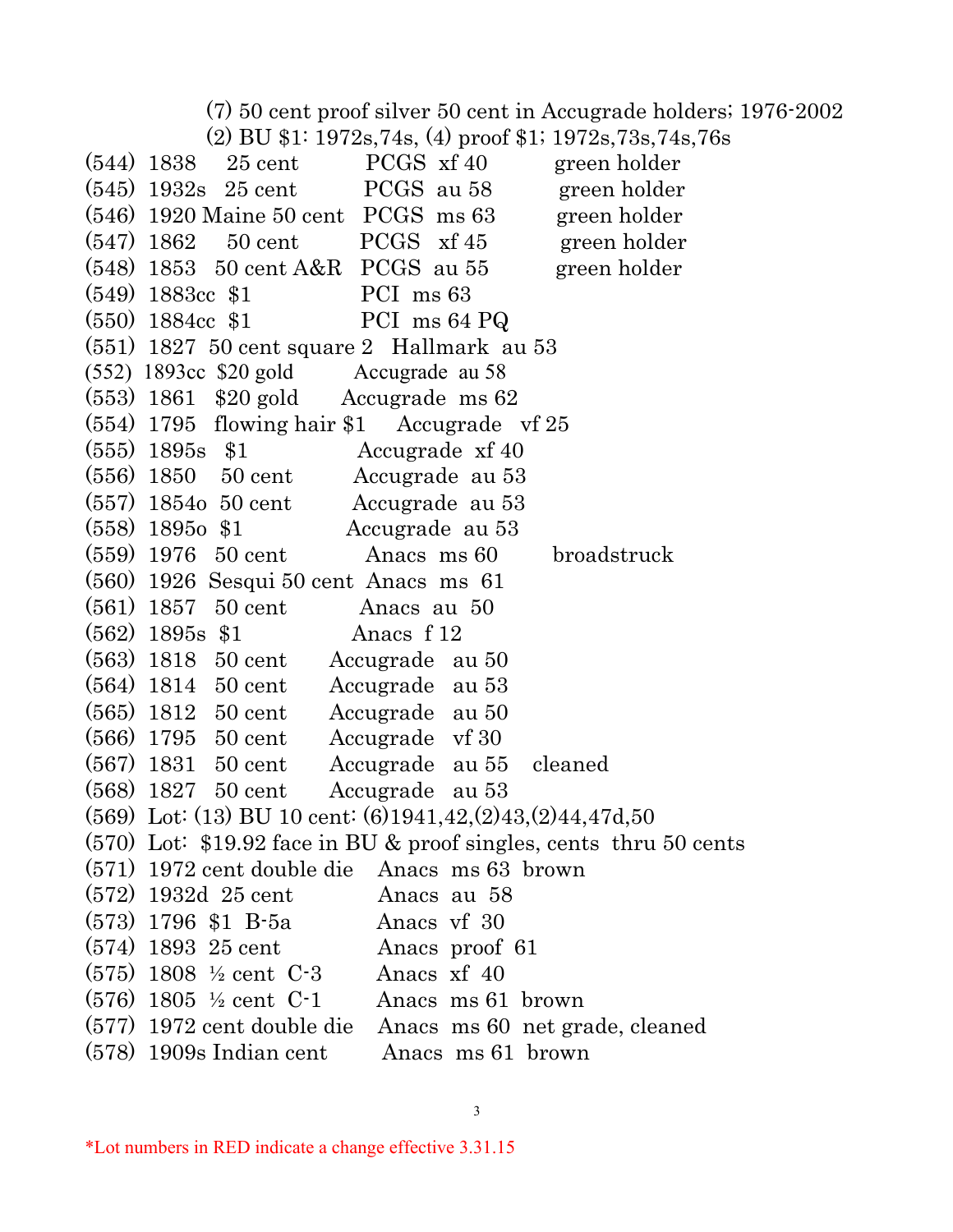- $(579)$  1800  $\frac{1}{2}$  cent Anacs vf 30
- (580) Lot: dateless seated \$1, 1943 50 cent Anacs ms 60 net grade, cleaned
	- 1922 \$1 Anacs ms 60 net grade, cleaned
- (581) 1894o \$1 Accugrade au 58

(582) Lot: (2) Anacs \$1: 1884o ms 62, 1921 Morgan ms 63

- (4) Accugrade \$1: 1884o ms 64,1898o ms 64, (2)1921 Morgan ms 64 1886 \$1 Compugrade ms 63.9
- (583) 1872s ½ dime, s above Anacs au 58
- (584) 1893 \$1 Anacs xf 45
- (585) So Called Dollar; HK-870, 1933 Century of Progress Anacs ms 60
- (586) Lot: (3) Accugrade \$1: 1880s ms 63, 1881s ms 64, 1896 ms 62 1883 \$1 PCI ms 63, 1921 morgan SEGS ms 62, Vam 1 1921d \$1 Trugrade ms 63
- (587) Lot: (2) Anacs \$1: 1884o ms 64, 1922 ms 60 , net toned (2) Accugrade \$1: 1885o ms 65, 1901o ms 65

(588) Lot: (3) 50 cents NGC proof 70, Ultra cameo: 1904s,05s,08s 1955 50 cent Trugrade proof 65, deep cameo 1955 50 cent PCGS proof 66 1994s 50 cent CCG proof 70, deep cameo 2003s 50 cent ICG proof 70, deep cameo

- 1970s 50 cent PCGS proof 68, cameo
- (589) 1900 \$1 Accugrade proof 63
- (590) 1893 \$1 Accugrade proof 63
- (591) 1903 \$1 Accugrade proof 55
- (592) Lot: (7) bronze New England town medals (13) silver New England town medals
- (593) 1883 Hawaii 50 cent
- (594) California gold: 1852 50 cent round, BG-428 High Grade
- (595) Lot: 1851 \$1 gold & 1853 \$1 gold jewelry piece
- $(596)$  Prussia 1910a 20 mark gold High Grade
- (597) 1916d 50 cent
- (598) 1878cc \$1 High Grade
- (599) 1876cc 50 cent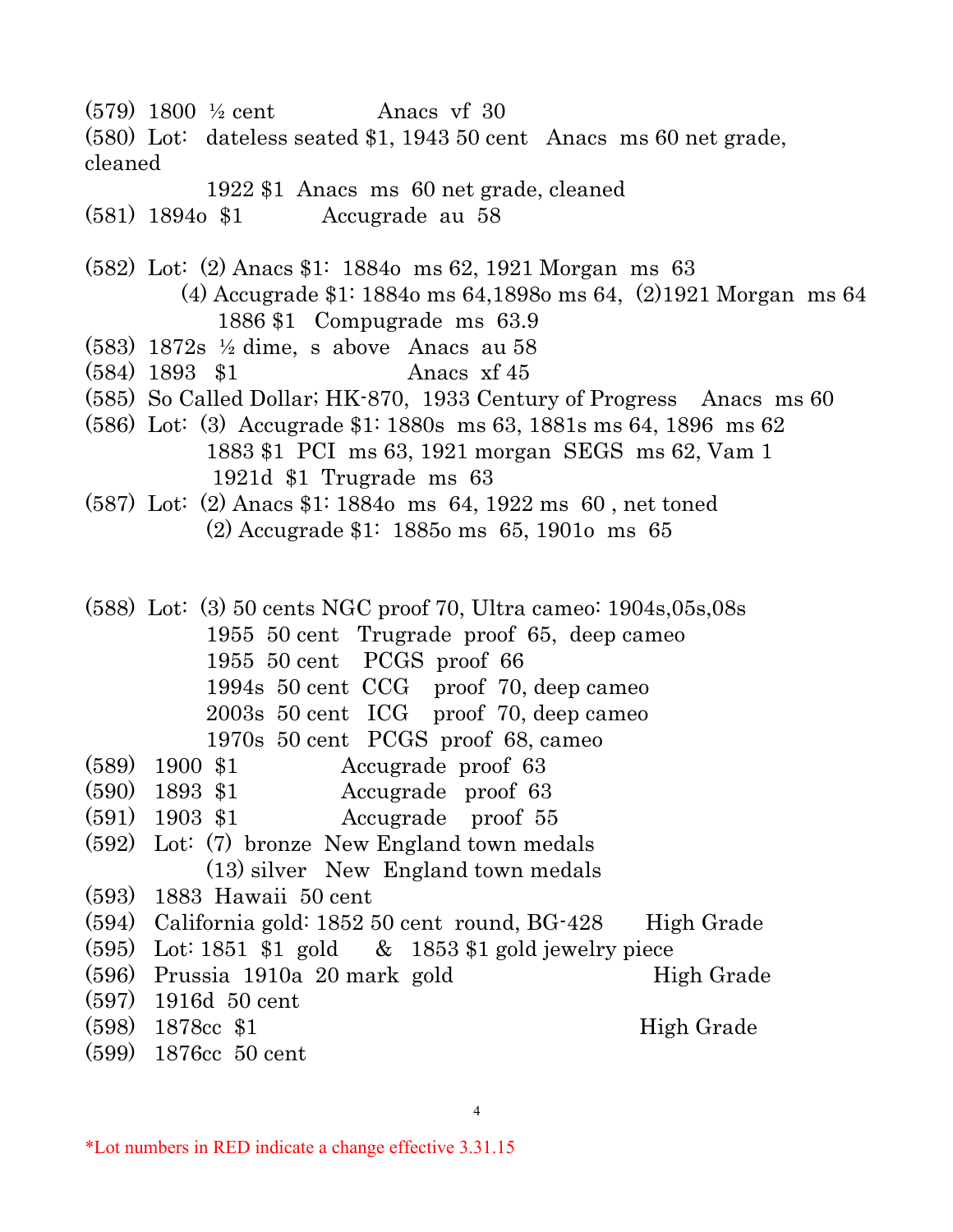- (600) 1881 \$10 gold
- (601) Lot: 90% silver: \$ 7.50 face, 40% silver: .50 face (2) buffalo 5 cent
- (602) Lot: (4) \$1: 1878s,79,94o,23s
- (603) Lot: (10) mint sets: 1968,71,72,76,79,84,85,89,90,97 (9) proof sets: 1969,71,72,77,79,80,82,85,89
- (604) Lot: (25) mint sets: 1975,76 3 pc,77,78,(3)79,80,81,86,(2)87,89 thru 99, 04,06
- (605) Lot: (27) proof sets: 1975 thru 78,79 t1,80,81,85,(2)87,88 thru 00,02,03, 04,06
	- (4) 25 cent proof sets: 1999,00,03,04
- (606) Lot: (14) silver proof sets: 1976 3 pc, 92 thru 99,01 thru 03, (2)06
- (607) Lot: (5) Comm BU \$1: 86 Statue,87 Const,88 Oly,89 Congress,91 Ike (7) Comm Proof \$1: 87 Const,88 Oly, 89 Congress, 92 Columbus, 92 White House, 94 Capitol, 94 Veteran
	- (5) 2 pc proof sets: 86 statue,93 BOR,94 world,95 Civil, 95 WW2
		- (4) 50 cent Unc: (2) 82 GW, 86 statue.89 Congress
		- (4) 50 cent proof: (2)82 GW, 89 Congress, 92 Columbus
- (608) Lot: (9) silver eagles: (2) 1999,04,(2)05,(3)06,07  $(18)$  proof silver eagles: 1987 thru 90,92 thru 04,07 $(b$ oxes + certs)
- (609) 1910 \$5 gold
- (610) 1908 \$5 gold
- (611) Lot: (9) 1935 \$1 silver certificates, (7) Indian cents including 1876 1884o \$1, (11) "V" 5 cent, (1) buffalo 5 cent, 90% silver: \$ 9.40 face, 40% silver: \$ 1.50 face
	-
- (612) Mexico, Circa 1640, 8 Reales cob, with Conception certificate #67730
- (613) bag of world coin & tokens, some silver
- (614) Lot: (2) 22k mini ingots, (4) 5 gram .999 silver ingots. 1854 cent bag of wheat cents, (30) wartime 5 cent, world currency 90% silver: .45 face, 40% silver \$ 7.00 face
- (615) 1814 cent
- (616) Lot: (2) ½ cents: 1835,51
- (617) 1875s 20 cent
- (618) 1846 \$1
- $(619)$  1899 50 cent High Grade
- (620) 1877s trade \$1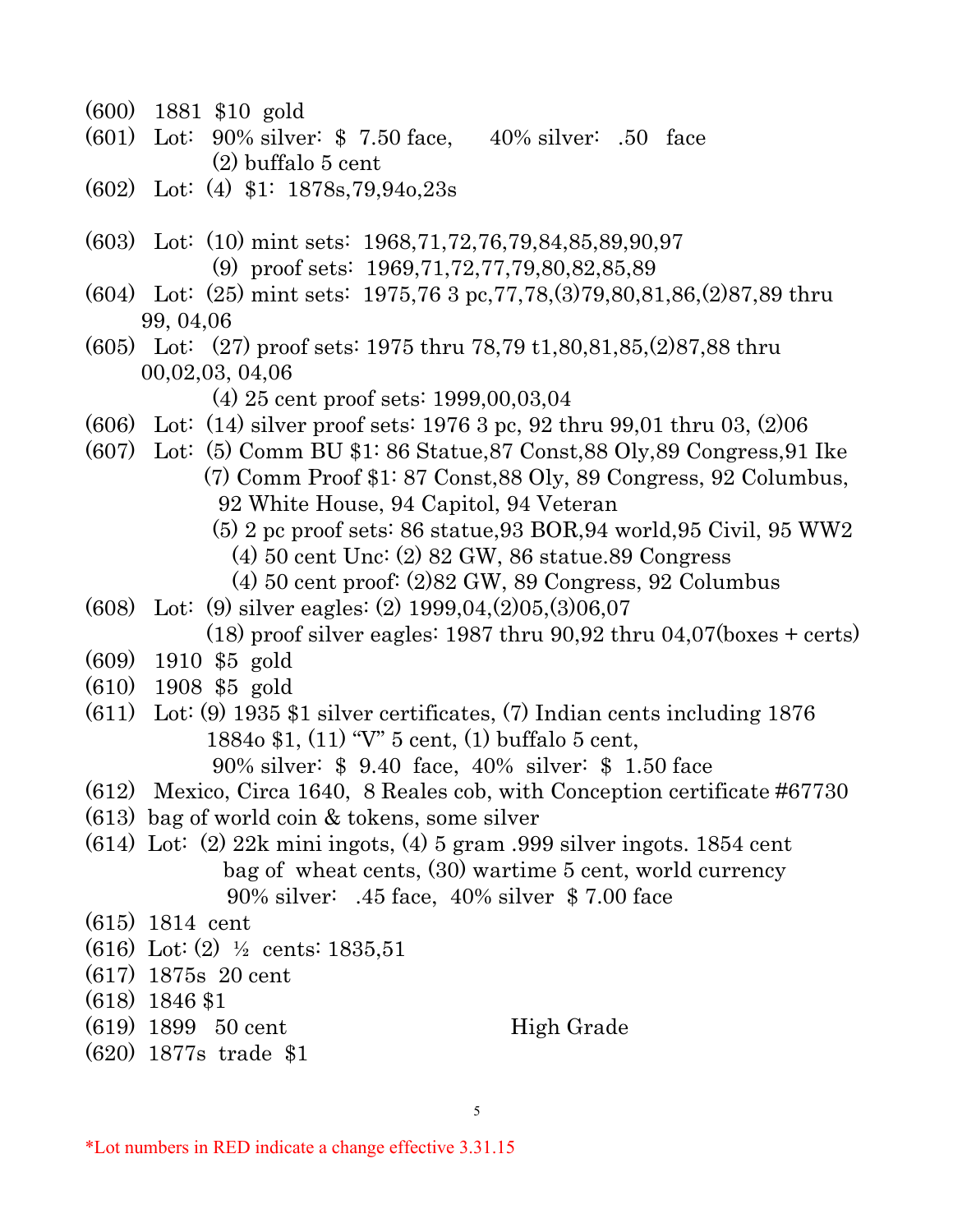|                                                               | $(621)$ 1878cc \$1                                                          |                  |            |  |
|---------------------------------------------------------------|-----------------------------------------------------------------------------|------------------|------------|--|
|                                                               | $(622)$ 1878 50 cent                                                        |                  |            |  |
|                                                               | $(623)$ 1876s 25 cent                                                       |                  |            |  |
|                                                               | $(624)$ 1869 2 cent                                                         | High Grade       |            |  |
|                                                               | $(625)$ 1821 25 cent above average                                          |                  |            |  |
|                                                               | $(626)$ 1837 seated $\frac{1}{2}$ dime                                      |                  |            |  |
|                                                               | $(627)$ 1900 50 cent                                                        |                  |            |  |
|                                                               | $(628)$ 1917 50 cent                                                        |                  |            |  |
|                                                               | $(629)$ 1917 T <sub>2</sub> 25 cent                                         | High Grade       |            |  |
|                                                               | $(630)$ 1900 25 cent                                                        | High Grade       |            |  |
|                                                               | (631) Lot: 5 cents: 1883nc, 1900, 1913T1, 1938d Jeffferson                  |                  |            |  |
|                                                               | $(632)$ 1821 10 cent                                                        |                  |            |  |
|                                                               | $(633)$ Lot: (4) 10 cent: 1853 arr, (2)1900,1916 Mercury                    |                  |            |  |
|                                                               | $(634)$ Lot: $(6)$ cents: 1849,57fe,63,88,00,09vdb                          |                  |            |  |
|                                                               | (635) Lot: (2) 25 cent: 1893,1932                                           |                  |            |  |
|                                                               | $(636)$ Lot: 1853 3 cent, 1865 3 cent, 1883 5 cent, 1835 $\frac{1}{2}$ dime |                  |            |  |
|                                                               | $(637)$ 1899 \$5 silver certificate                                         | $FR-273$         |            |  |
|                                                               | (638) 1869 \$1 US note                                                      | $FR-18$          |            |  |
|                                                               | (639) 1934 \$500 Federal Reserve Note                                       |                  |            |  |
|                                                               | $(640)$ 1899 \$2 silver certificate                                         | $FR-251$         |            |  |
|                                                               | (641) 1914 \$100 Federal Reserve Note FR-1104                               |                  |            |  |
|                                                               | $(642)$ 1914 \$10 Federal Reserve Note FR-893                               |                  | Red Seal   |  |
|                                                               | $(643)$ 1899 \$ 1 silver certificate                                        | $FR-236$         |            |  |
|                                                               | $(644)$ 1923 \$1 US note                                                    | $FR-40$          |            |  |
|                                                               | $(645)$ 1899 \$5 silver certificate                                         | $FR-277$         |            |  |
|                                                               | $(646)$ 1918 \$1 FRBN                                                       | FR-730           | High Grade |  |
|                                                               | $(647)$ 1922 \$20 gold certificate                                          | FR-1187          | High Grade |  |
|                                                               | $(648)$ 1918 \$2 FRBN                                                       | $FR-775$         |            |  |
|                                                               | $(649)$ 1923 \$1 silver certificate                                         | FR-237 star note |            |  |
|                                                               | $(650)$ Lot: $(2)$ 1966 \$100 US note                                       |                  |            |  |
|                                                               | $(651)$ 1928 \$1 US note                                                    |                  | High Grade |  |
|                                                               | $(652)$ 1928 \$10 gold certificate                                          |                  | High Grade |  |
|                                                               | $(653)$ Lot: (2) 1934A N. Africa \$10 silver certificate High Grade         |                  |            |  |
|                                                               | $(654)$ Lot: (2) 1934A N. Africa $$5$ silver certificate                    |                  |            |  |
|                                                               | $(655)$ Lot: (2) \$1 silver certificates: 1928A star-A, 1934 star-A         |                  |            |  |
| $(2)$ \$2 US notes: 1928G star-A, 1953 star-A                 |                                                                             |                  |            |  |
| (2) \$5 silver certificates: 1934C star-A, 1934D wide1 star-A |                                                                             |                  |            |  |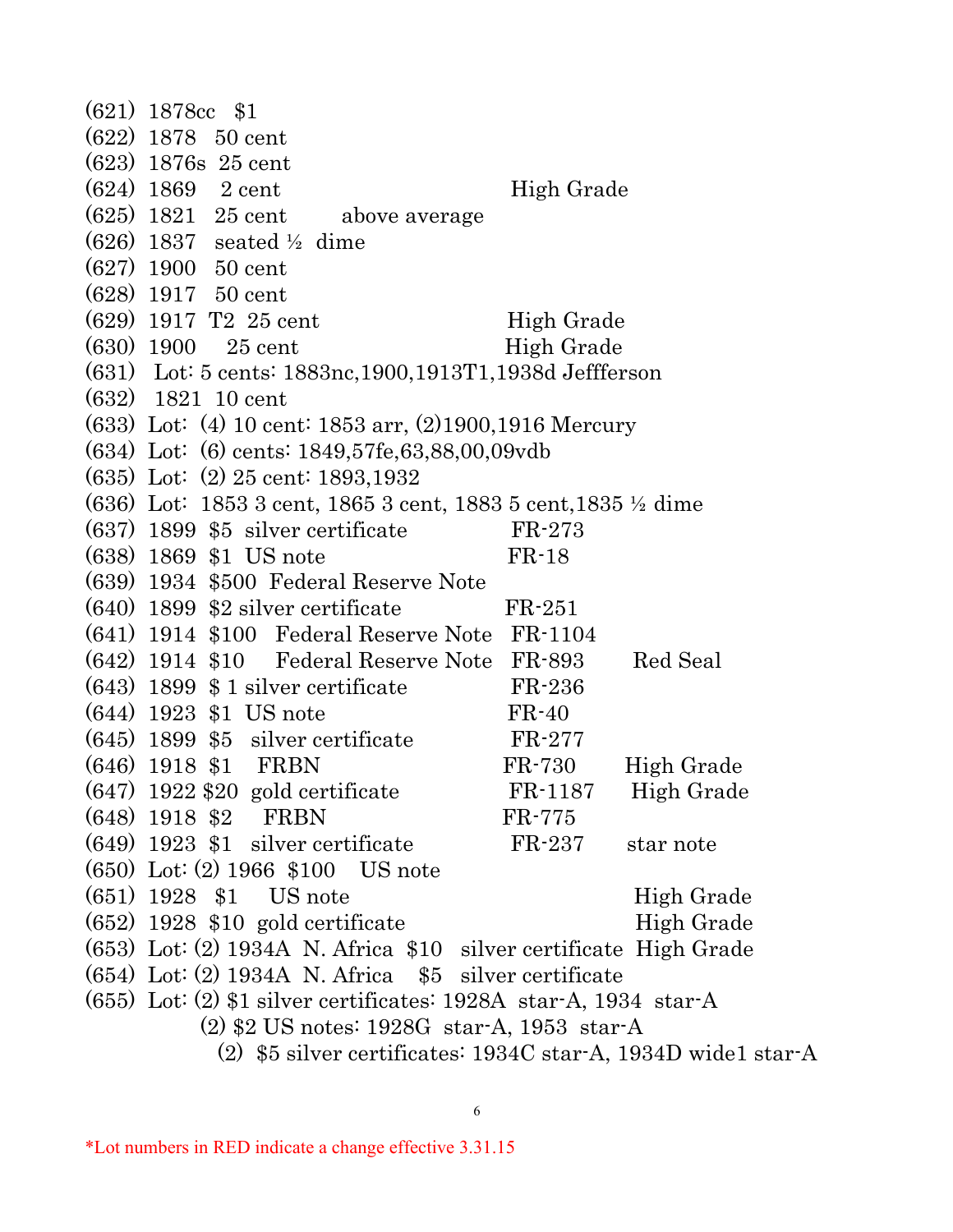(656) 1928E \$5 US note star-A  $(657)$  1934A \$5 FRN B-star High Grade (658) 1934A \$5 N. Africa silver certificate star-A (659) 1934A \$10 N. Africa silver certificate star-A (660) Lot: 1934C \$10 silver certificate star-A (3) \$10 FRN: 1934 I-star, 1934A B-star, 1934A J-star, all High Grade 1934C \$10 FRN A-star (661) 1934 \$100 FRN light green B-star  $(662)$  1928 \$20 gold certificate star-A  $(663)$  Lot:  $(2)$  1935a \$1 Hawaii silver certificates High Grade (2)1935a \$1 N. Africa silver certificates High Grade 1928A \$1 silver certificate block J-A High Grade  $(664)$  Lot: (3) \$1 silver certificates: (2) 1934, 1935 High Grade (6) \$5 silver certificates: (3)1934D, (3)1953A, all High Grade (2) \$10 silver certificates: 1934c, 1953, all High Grade (665) Lot: (3) \$5 FRN:1928 block K-A, (2)1934 light ,block AA, all High Grade (2) 1934 \$10 FRN light seal, blocks A\_A,C-A, all High Grade 1928B \$10 FRN, block K-A High Grade 1934 \$20 FRN, block B-A High Grade  $(666)$  Lot: 1928A \$20 FRN, block K-A High Grade 1928B \$20 FRN, light seal, block J-A High Grade 1934 \$20 FRN, block B-A High Grade (667) Lot: 1928A \$50 FRN dark seal, block C-A 1934 \$50 light seal, block D-A, High Grade 1929 \$50 FRBN , block I-A (2)\$100 FRN: 1928A, dark, block B-A, 1934 ,light, block A-A both are High Grade (668) Lot: (12) \$1 star notes: 1935-1995, (4) \$2 star notes: 1963,1976 (5)\$5 star notes: 1950-2001, (4) \$10 star notes: 1995-1999 (2) \$20 star notes: 1977,1996 (669) 1995 \$1 FRN slight offset overprint error on reverse (670) Lot: (4) \$2 US notes: 1928D ,1953, (2) 1963, all High Grade (4) \$5 US notes: 1928F, (2)1953A, 1963, all High Grade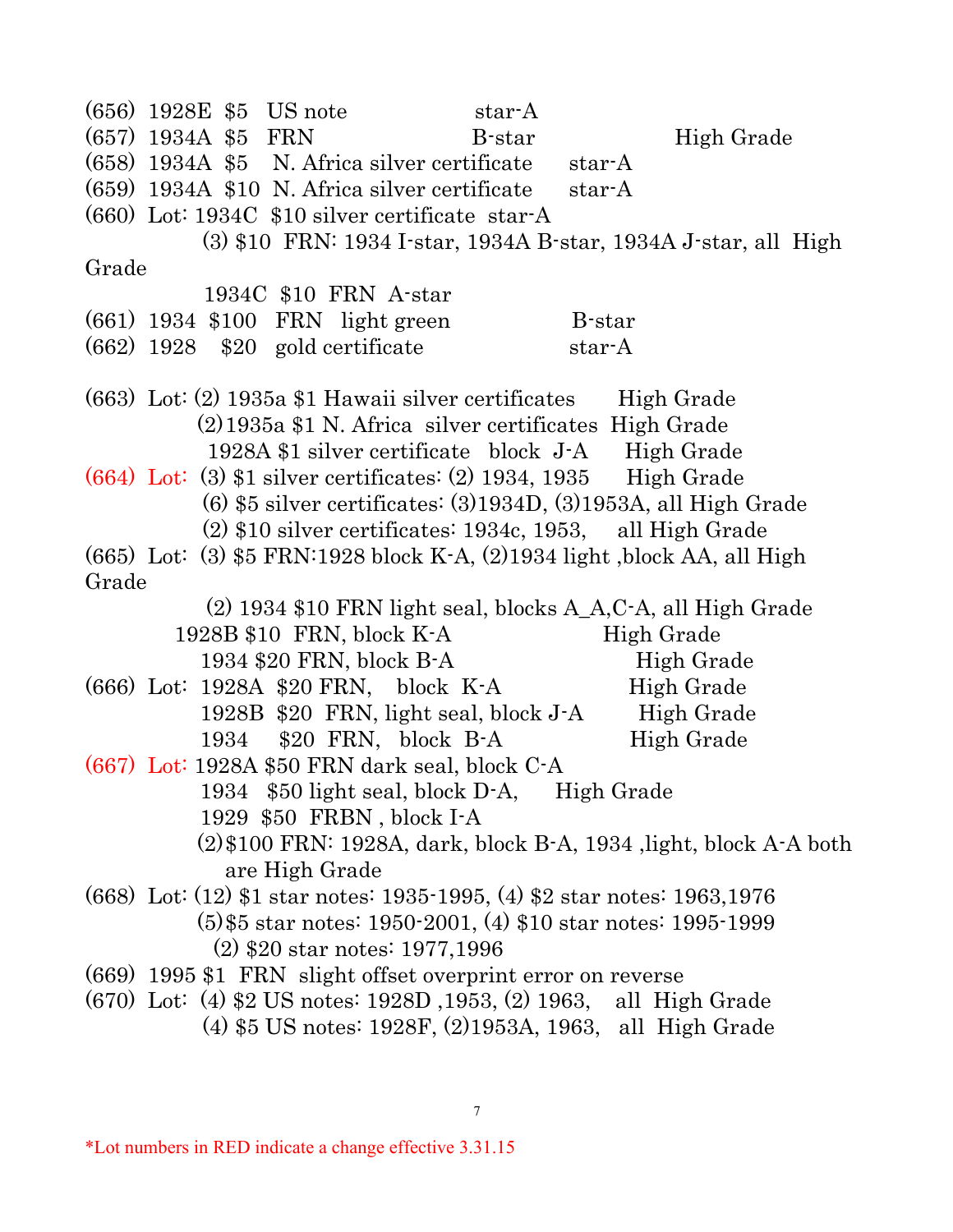1929 \$10 FRBN (Cleveland), (2) 1929 \$20 FRBN (Atlanta + Chicago)

- (671) 1928 \$20 gold certificate
- (672) 1929 \$10 FRBN , Boston Low serial # A00000020A
- (673) Lot: (8) \$1 silver certificates: 1935-57, (7) \$2 US notes: 1928-63 (2) \$5 silver certificates: 1934-53, (3) \$1 FRN: 1963-2000
- (674) Lincoln cent album: 1909-58 complete, above average set, 1936-58 are BU
- (675) Jefferson 5 cent album: 1938-92, complete, mostly BU
- (676) Ike \$1 album: 1971-78, complete, BU + proof
- (677) Kennedy 50 cent album: 1964-92, complete, BU + proof
- (678) Franklin 50 cent album: 1948-63, complete, BU + proof
- (679) Lot: binder of US + world coins, some silver

- $(680)$  binder of US cent,  $5$  cent + 10 cent, some silver + proofs
- (681) Indian cent album: 1857-1909, complete. Above average set with many red + red/brown later coins
- (682) 25 cent album: 1932-86, BU + proof, no 1932d,32s,35d,36d,36s,37,37s, 38s,39s,40d
- (683) Lot: SBA \$1 set, 1979-81, BU + proof in Capitol holder (5)50 cents: 1935,40,61,63,67 in Capitol holder

(12) \$1: 1878s,81o,81s,83,(2)84o,86,87,99o,01o,23,24, mostly

High Grade in Capitol holder

- (684) Lot: (2) 1867 over 67 cents
- (685) 1864L cent

| $(687)$ 1955 double date cent                        |             | PCGS ms-63 brown   |            |
|------------------------------------------------------|-------------|--------------------|------------|
| $(688)$ 1877 cent                                    |             | NGC proof-64 brown |            |
| $(689)$ 1972 double date cent                        |             | PCGS ms-65 brown   |            |
| $(690)$ 1877 cent                                    |             | NGC xf-45 brown    |            |
| $(691)$ 1916 50 cent                                 | ANACS au-58 |                    |            |
| $(692)$ 1893cc \$1                                   | NGC         | au-58              |            |
| $(693)$ 1900s \$20 gold ANACS au-50 details, whizzed |             |                    |            |
| (694) 1876 \$20 gold PCGS au-55                      |             |                    |            |
| (695) Mexico 1804 Mo TH, 8 reales ANACS au-50        |             |                    |            |
| $(696)$ 1931s cent                                   |             |                    | High Grade |
|                                                      |             |                    |            |

binder of US  $25$  cent  $+50$  cent, some proofs  $+$  silver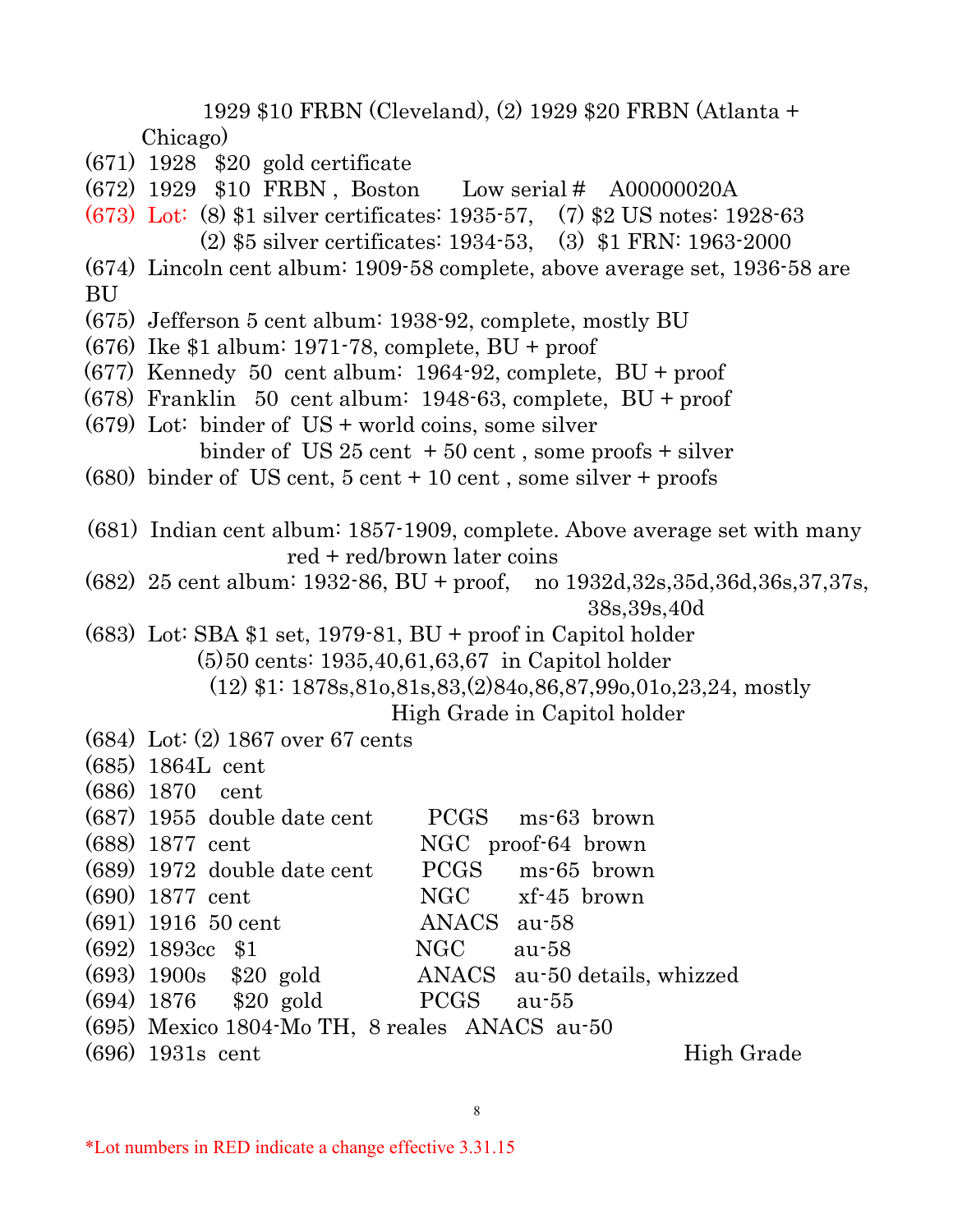| $(697)$ 1878cc \$1                                                 | NGC<br>$ms-63$                                                              |
|--------------------------------------------------------------------|-----------------------------------------------------------------------------|
| (698) 1921 Peace \$1                                               | ANACS xf-45                                                                 |
|                                                                    | $(699)$ Lot: (10) NGC \$1: 1879s ms-63, 1880s ms-64, 1881s ms-63, 1883o ms- |
|                                                                    | 63, 1885 o ms 64, 1886 ms 63, 1887 ms 63, 1888 ms 64, 1888 ms 64,           |
| $1904s$ vf $-35$                                                   |                                                                             |
| $(700)$ Lot: 1894s \$1                                             | SEGS xf-45 glue                                                             |
|                                                                    | (4) PCI \$1:1879o xf-45 cleaned, 1879 ms-62, 1882s ms-65, 1922 au-53        |
| 1904s \$1                                                          | ANACS xf-45                                                                 |
|                                                                    | $(3)$ Accugrade \$1: 1885 ms 65,1903 ms 61 cleaned, 1922 ms 64              |
| $(701)$ 1955 double date cent                                      | Accugrade ms-61                                                             |
|                                                                    |                                                                             |
|                                                                    | $(702)$ Lot: (3) Accugrade cents: 1859 ms-63, 1862 ms-63, 1889 proof-63 red |
| 1909 Indian cent                                                   | ANACS ms-63, red/brown, S-2                                                 |
|                                                                    |                                                                             |
|                                                                    |                                                                             |
|                                                                    |                                                                             |
| $(703)$ Lot: $(2)$ 1951 England proof crowns, one is PCGS proof-63 |                                                                             |
|                                                                    | $(2)$ Bavaria 5 marks; 1900d, 1911d, $(2)$ Prussia 5 marks:                 |
| 1903a, 1907a                                                       |                                                                             |
| 1899 England crown                                                 |                                                                             |
| 1870M Italy 5 lira                                                 |                                                                             |
| (704) 1836 Gobrecht \$1, original, J-60, ANACS proof-50            |                                                                             |
| details, repaired, whizzed                                         |                                                                             |
| $(705)$ 1836 Gobrecht \$1                                          | PCGS proof-15                                                               |
| $(706)$ 1840 \$1                                                   | $PCGS$ xf-45                                                                |
| $(707)$ 1841 \$1                                                   | SEGS au-55 details, polished                                                |
| $(708)$ 1842 \$1                                                   | SEGS<br>$au-55$                                                             |
| $(709)$ 1843 \$1                                                   | <b>PCGS</b><br>$au-50$                                                      |
| $(710)$ 1844 \$1                                                   | <b>SEGS</b><br>au-50 details, cleaned                                       |
| $(711)$ 1845 \$1                                                   | <b>SEGS</b><br>$au-53$                                                      |
| $(712)$ 1846 \$1                                                   | <b>SEGS</b><br>$au-53$                                                      |
| $(713)$ 1847 \$1                                                   | <b>SEGS</b><br>$au-55$                                                      |
| $(714)$ 18460 \$1                                                  | NGC<br>$au-53$                                                              |
| $(715)$ 1843 \$1                                                   | <b>SEGS</b><br>au-50 details, cleaned                                       |
| $(716)$ 1848 \$1                                                   | Accugrade<br>au-58                                                          |
| $(717)$ 1849 \$1                                                   | Accugrade<br>$au-55$                                                        |
| $(718)$ 1850 \$1                                                   | Accugrade xf-45                                                             |
|                                                                    |                                                                             |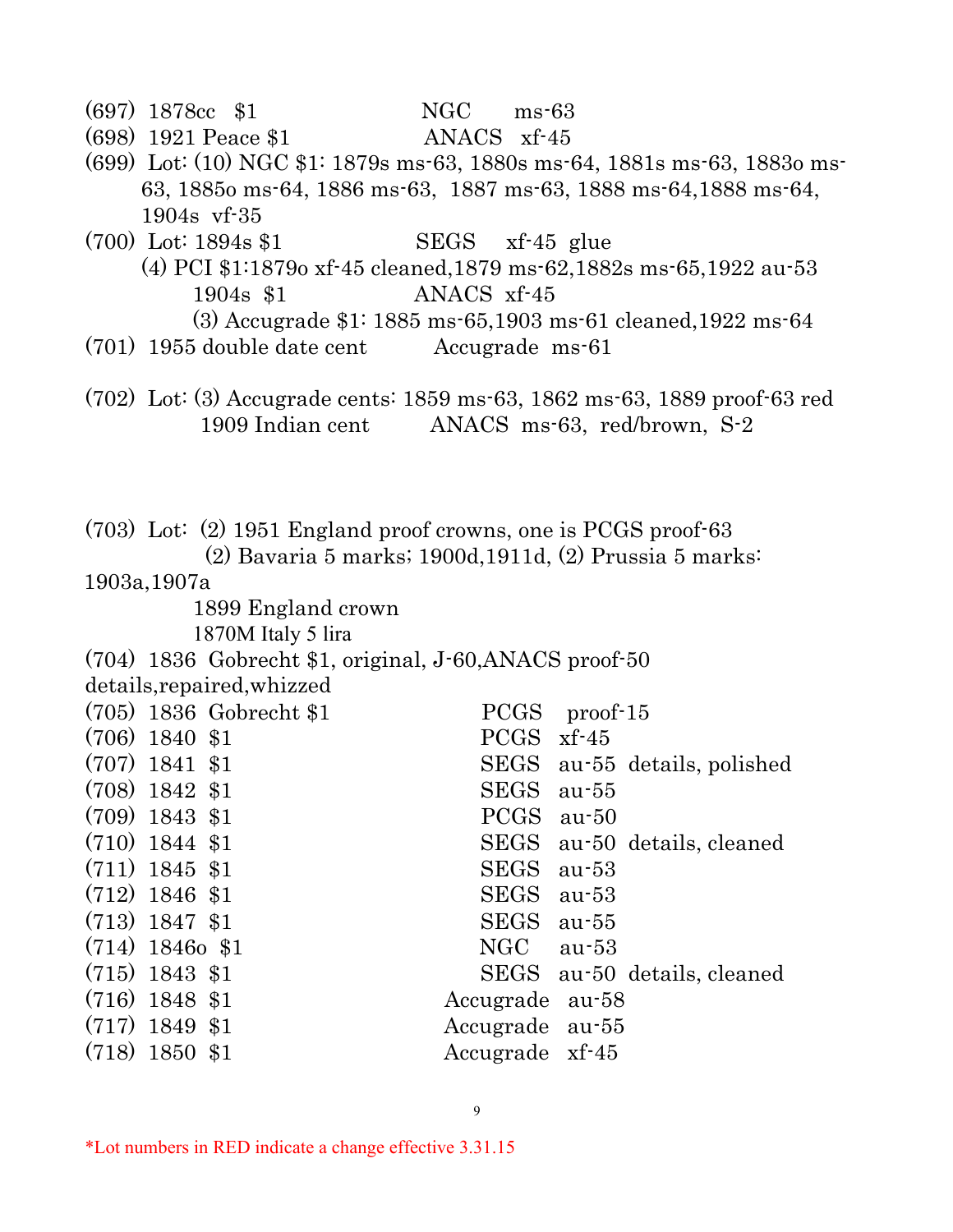| $(719)$ 1850 <sub>0</sub> \$1 | Accugrade au-53                         |
|-------------------------------|-----------------------------------------|
| $(720)$ 1855 \$20 gold        | ANACS au-55 details, damaged            |
| $(721)$ 1840 \$1              | SEGS au-50 details, cleaned             |
| $(722)$ 1848 \$1              | ANACS au-50 artificially toned          |
| $(723)$ 1853 \$1              | Accugrade au-58                         |
| $(724)$ 1854 \$1              | Accugrade au-53 cleaned                 |
| $(725)$ 1855 \$1              | ANACS xf-45 cleaned                     |
| $(726)$ 1856 \$1              | Accugrade au-50                         |
| $(727)$ 1857 \$1              | Accugrade au-55                         |
| $(728)$ 1858 \$1              | ANACS proof-58                          |
| $(729)$ 1859 \$1              | Accugrade au-53                         |
| $(730)$ 1859 $\sigma$ \$1     | Accugrade au-50                         |
| $(731)$ 1859s \$1             | Accugrade xf-40                         |
| $(732)$ 1860 \$1              | SEGS ms-62                              |
| $(733)$ 1860o \$1             | Accugrade au-53                         |
| $(734)$ 1861 \$1              | Accugrade au-50 polished                |
| $(735)$ 1862 \$1              | Accugrade xf-45                         |
| $(736)$ 1863 \$1              | Accugrade au-50 cleaned                 |
| $(737)$ 1863 \$1              | Accugrade proof-60                      |
| $(738)$ 1864 \$1              | Accugrade xf-40                         |
| $(739)$ 1864 \$1              | ANACS au-50 net grade, cleaned, retoned |
| $(740)$ 1865 \$1              | Accugrade au-58                         |
| $(741)$ 1866 \$1              | Accugrade proof-62                      |
| $(742)$ 1866 \$1              | Accugrade au-55                         |
| $(743)$ 1867 \$1              | Accugrade xf-45                         |
| $(744)$ 1867 \$1              | PCGS proof-64                           |
| $(745)$ 1868 \$1              | Accugrade proof-60                      |
| $(746)$ 1868 \$1              | Accugrade xf-45                         |
| $(747)$ 1869 \$1              | Accugrade au-55                         |
| $(748)$ 1870 \$1              | Accugrade au-53                         |
| $(749)$ 1870 \$1              | Accugrade proof-60, cleaned             |
| $(750)$ 1870cc \$1            | Accugrade au-55, cleaned                |
| $(751)$ 1863 \$1              | ANACS proof-60                          |
| $(752)$ 1871 \$1              | PCGS xf-45                              |
| $(753)$ 1872 \$1              | Accugrade au-58                         |
| $(754)$ 1872s \$1             | Accugrade xf-45                         |
| $(755)$ 1872cc \$1            | PCGS xf-40                              |
| $(756)$ 1873<br>\$1           | Accugrade proof-60                      |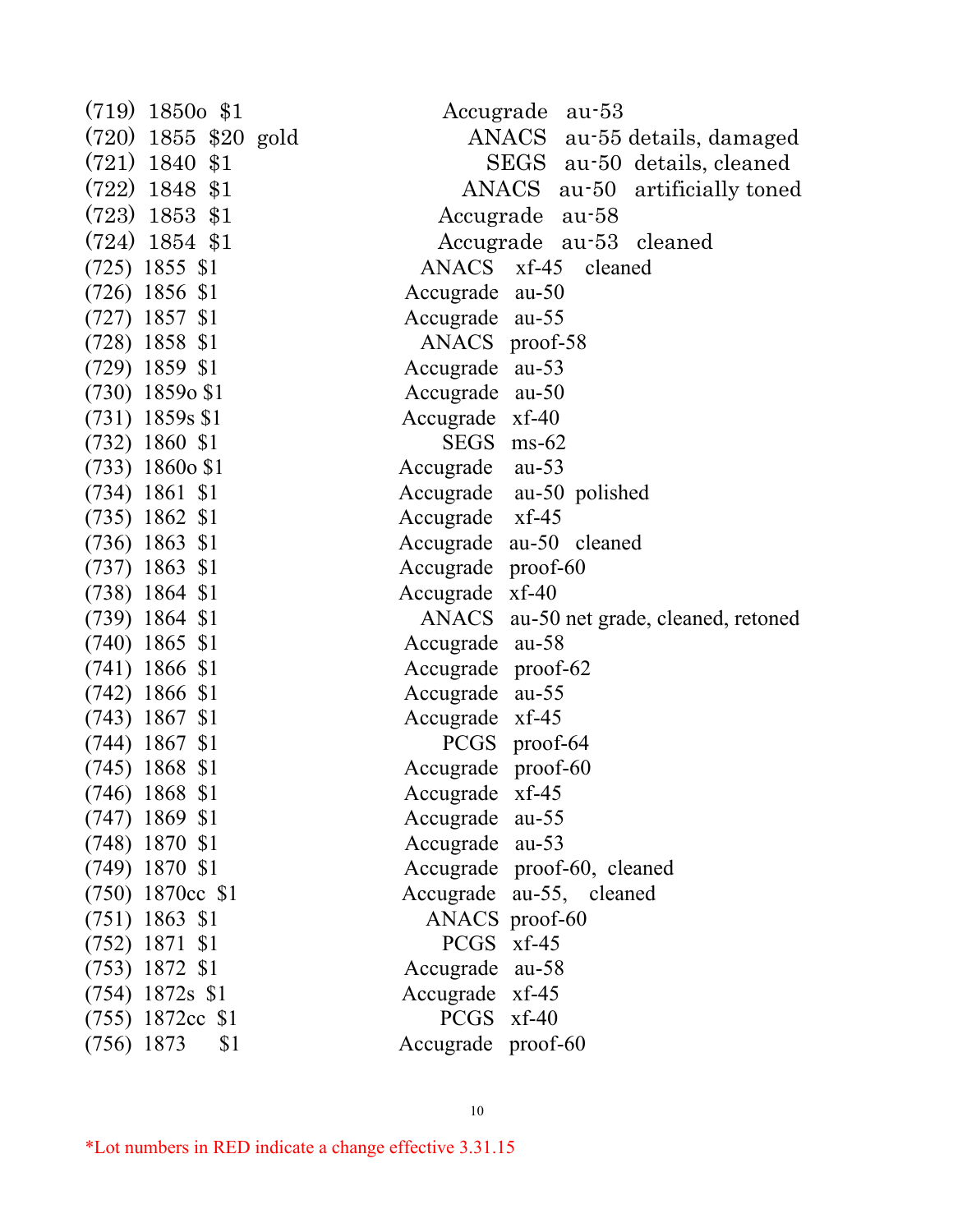- (757) 1873 \$1 Accugrade au-55
- (758) 1841 \$1
- (759) 1878s trade \$1
- (760) Lot: (2) 50 cent: 1830,33
- (761) 1847 \$1
- (762) 1850o \$1
- (763) 1869 \$1
- (764) Lot: (4) 50 cent: 1837, 39, 53 a+r, 55o
- (765) 1888 50 cent
- (766) 1919 25 cent High Grade
- (767) Lot: (7) 25 cent: 1831,45, 53 a+r, 54,55,91,17T2
- (768) Lot: (16) cents: 1812,16,(3)17,18,21,22,27,33,45,47,50,51,53,55
- (769) Lot: (3) ½ cent: 1808,09,51
- (770) 1812 cent
- (771) Lot: (4) ½ dimes: 1833,37,55 arr, 61
- (772) Lot: (7) 5 cent: 1866,68,82 shield,83nc,12,13T1,38 buffalo
- (773) Lot: (4) cents: 1805,37,51,55
- (774) Lot: (5) 10 cent: 1836,(2)50,53 a+r, 78 1878 is High Grade
- (775) Lot: (6) 50 cent: 1899,17,(2)48,55 proof, 92 Columbian
- (776) 1872 \$1
- (777) Lot: (7) \$1: 1892o,00,23,(2)25,26,26s
- (778) 1/10 ounce gold bullion coin
- (779) Lot: (4) Canada \$1: 1935,49,72,85
- (780) Lot: (4) PCGS \$1: 1881s ms-62, 1884o ms-62, 1887 ms-63, 1921 Morgan ms-63
- (781) 1858 over 57 large letter cent NGC vf-30
- (782) Lot: (10) cents: (2)1858,89,92,01,(2)06,08,14, 70s proof
- (783) 2001 \$1 silver eagle Accugrade proof-70 Deep Cameo
- (784) Lot of assorted US coins to include:
	- 90% silver: \$ 12.40 face 40% silver: \$ 2.50 face 1887 10 cent love token, 1987 silver eagle, 1986 Statue \$1
- (785) Lot: (14) \$1: 1886,90,90s,91,91s,(2)92,92o,92s,98,99s,00,02,03
- (786) 1893o \$1
- (787) 1890cc \$1
- (788) 1899 \$1
- (789) Lot: (3) \$1: 1894s,96s,99s
- (790) 1793 ½ cent
- (791) Lot: (12) \$1: (2) 1890,22,(2)23,(2)24,25,34d,(3)35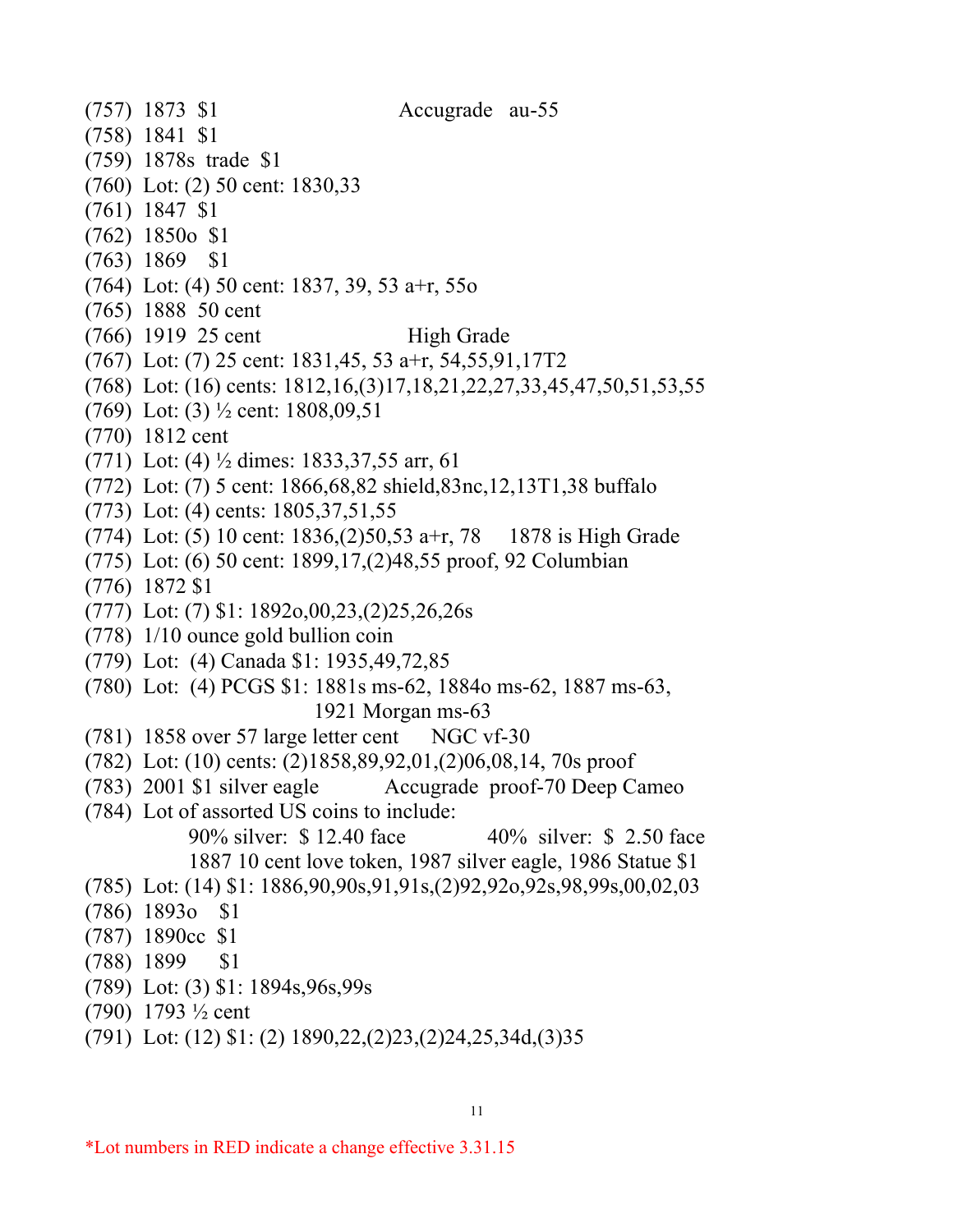- (792) Lot: (23) Ike  $$1: BU + proof$ , (8) SBA  $$1$
- (793) Lot: (7) 50 cent: (2)1844o,55,55o,57,69,76
- (794) 1874 50 cent
- (795) Lot: (2) 1854 a+r 50 cent
- (796) Lot: (16) cents: 1837,38,52,54,57fe,(2)58,63,64br,79,81,90,91,92,93,09 Ind
- (797) Lot: (8) cents: 1890,96,01,02,09 Indian,09,09VDB,16,20 all High Grade
- (798) California gold: 1863 \$1 Octagonal BG-1307a restrike
- (799) Lincoln + union civil war token
- (800) Lot: (3) 3 cent silver; 1852,58,61
	- (3) ½ dimes: 1850,53 a+r, 57o
- (801) Lot: (5) 5 cent: 1867,(2)69,83nc,84 (7) 10 cent: 1855,57o,73s,75,87,(2)05
- (802) Lot: (9) 25 cent: (2) 1853 a+r, (2) 53o a+r,55,56,61,76,14
- (803) Lot: (7) 50 cent: 1895s,10s,15d,17d,1925 Stone Mt., (2)1926 Sesqui
- (804) box of world coins to include: Panama 1904 ¼ balboa ,
	- (2) Liberia 2000 \$10 PCGS proof-69,
	- 80% silver: \$ 2.50 face, (4) England model pennies
- (805) Lot: (2) ANACS 50 cent: 1844o g 6, 1947 ms 64
- (806) Lot: Canada 1889 \$5 proof, 1 ounce .999 silver (6) silver eagles: 1986 proof, 89,91,00,01,02
- (807) 1864 2 cent High Grade
- (808) Lot: 1869 3 cent, 1875s 20 cent, (2) 25 cent: 1870,93
- (809) Lot: 1917 \$1 US note
	- (3) 1923 \$1 silver certificate
- $(810)$  1922 \$20 gold certificate High Grade
- (811) \$2 Farmington Bank, Farmington, NH, remainder
- $(812)$  flat of Canada + world currency
- (813) 1873 cent, double die obverse, closed 3, NGC au-55 proof
- (814) (2) albums world currency, all CU, circa 1980
- (815) Lot: (3) 1864 confederate notes: \$5, \$10, \$20
- (816) flat of assorted medals
- (817) (3) albums world currency, all CU, circa 1980
- (818) 1788 Vermont cent, Vermont obverse
- (819) Lot: (5) 50 cent: (2)1893 Columbian,(2)1925 Lexington, 1935 San Diego
- (820) box of medal to include Harvard University (1636-1936)
- (821) Lot: (4) civil war tokens
	- (4) hard times tokens
- (822) bag of assorted silver world coins to include 5 crowns, many early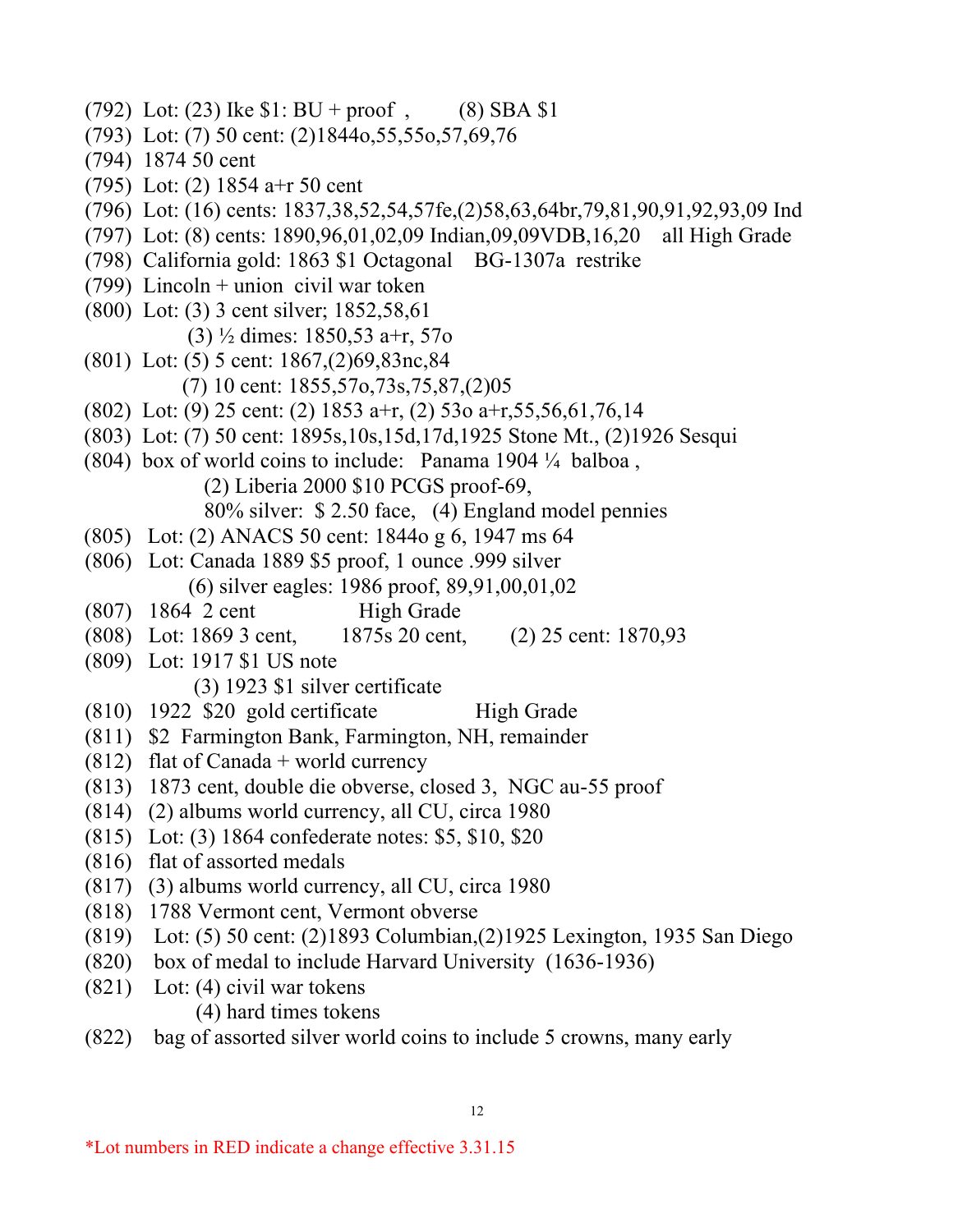- (823) Lot: 90% silver: \$ 13.50 face 40% silver .50 face (2) 1982 Washington 50 cent:  $BU + proof$ (824) Lot: (34) cents: 1909 Lincoln,(26)10,11,16,(5)17 all are red or red/brown (825) Lot: (2) Swiss 5 francs: 1922b,23b (826) Lot: bag of world coins, bag of tokens,  $(773)+/$ - wheat cents (33) Canada large cents, (12) Canada tokens, (1) "V" 5 cent (7) buffalo 5 cent (827) Lot: (5) cents: 1795,32,(2)02,08, (3) 2 cents: 1864,65,68 1867 3 cent, (2) 10 cent: 1850,74 (828) Lot: Daniel Webster token , white metal spielmarke token, 1849 California token, Harrison token, brass, holed (829) Japan 1 Yen silver High Grade (830) Lot: (2) 1918 \$1 FRBN Fr-710 both High Grade (831) binder of Canada & world currency (832) Lot: (2) 1864 Confederate notes: \$2, \$50 Virginia Treasury note \$1, 1862 (2) N. Carolina notes: 25 cent, 50 cent (833) 1934d \$1 Vam 4, double date obverse, small d, PCGS genuine (834) 1950d 10 cent NGC-67, full torch (835) 1886 cent, Type 2, High Grade (836) 1886 5 cent (837) album 50 cents, 1916 to 1940, missing 17d obv., 17s obv., 38d (838) album 50 cents, 1941-47, many are High Grade (839) album 25 cents, 1932-90, BU & proof (840) Lot: 90% silver: \$ 2.10 face, 40% silver: \$ 4.00 face 80% silver: \$ 1.20 face, (36) buffalo 5 cent bag of world coins & currency, (44) steel cents (3) \$1: 1922,23,23d (841) Lot: 90% silver: \$ 6.45 face, 40% silver: \$ 7.50 face 1987 silver eagle, Statue 50 cent proof, (4) cent albums: 1909-90 5 cent album,: 1938-64, 1976 \$2 FRN uncut sheet of 4
	- (2) proof sets: 1964,71, (2) mint sets: 1964,77, (5) Indian cents (3) buffalo 5 cent
	- (842) Lot: (6) cents: 1862, (5)63, 1871 3 cent, 1883 NC 5 cent, 1891 10 cent (3) silver \$1: 1882, (2) 1921 Morgan

### **STAMPS**